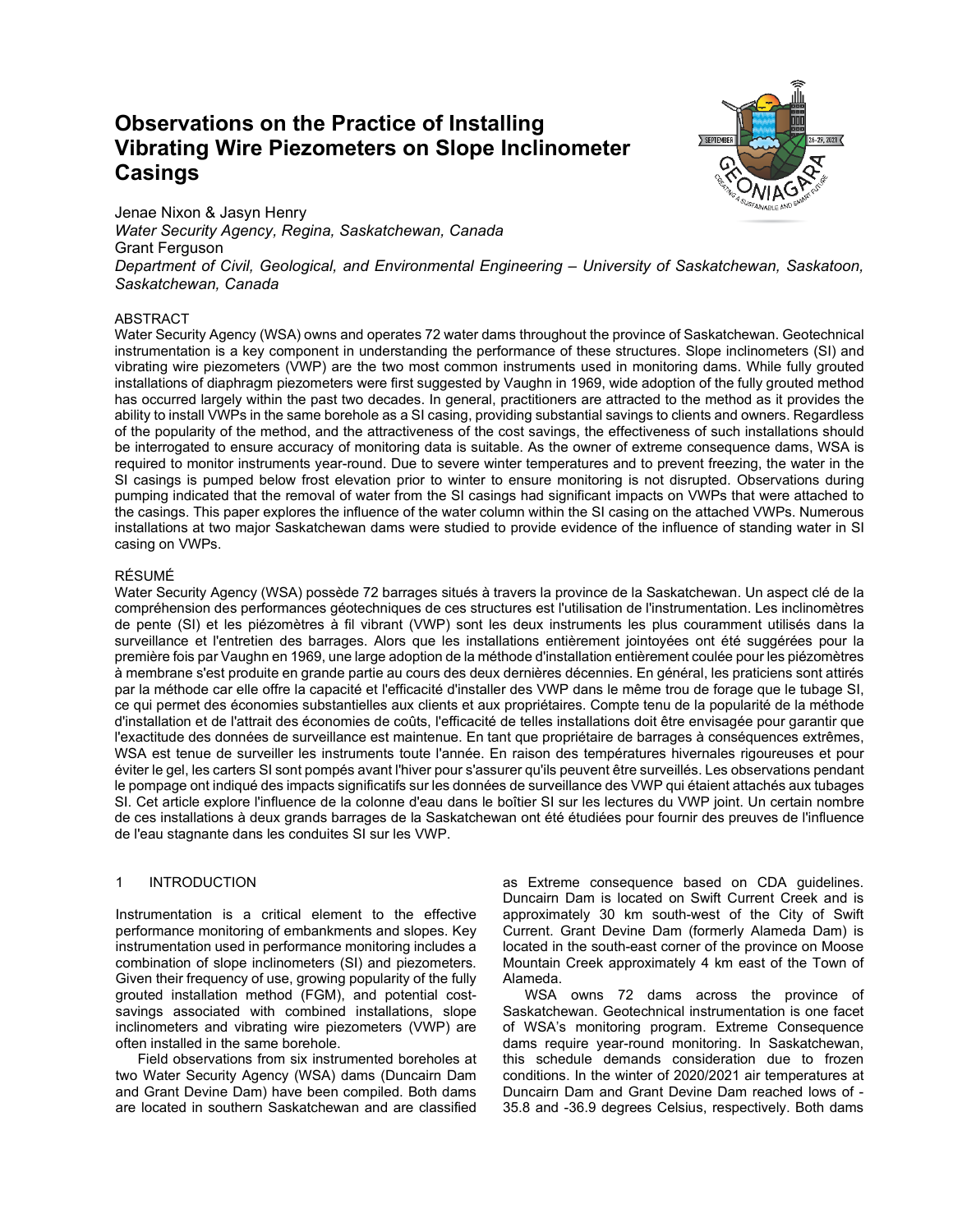have weather stations with temperature records on site, these records for December 2020 through March 2021 are provided in Figure 2. These seasonal temperatures indicate the majority of days are below freezing for a threemonth period, consistent with climate expectations for the region. Due to this, water in SIs needs to be pumped prior to winter to ensure monitoring efforts are not obstructed by ice in the casings. Lowering the water level in SIs prevents freezing and allows for data collection.

Observations during the pumping of the SIs indicated that there were significant impacts on the VWPs attached to the SI casings when the water level was rapidly reduced.



Figure 1. Location of Duncairn Dam and Grant Devine Dam (modified from ESRI, 2021)



Figure 2. Temperature plot from Duncairn Dam and Grant Devine Dam weather stations for winter 2020/2021.

#### 2 SITE BACKGROUND

#### 2.1 Duncairn Dam

Duncairn Dam impounds Swift Current Creek approximately 30 km upstream of The City of Swift Current and was constructed as a zoned earthfill embankment by the Prairie Farm Rehabilitation Administration (PFRA) in 1942. WSA assumed ownership in the recent dam transfer from Agriculture and Agri-Foods Canada (AAFC). Duncairn Dam was constructed to provide a source of water for multiple irrigation projects, supply water to the City of Swift Current, and for recreation purposes. The dam continues to provide water supply for rural users and provides some flood control measures for the downstream stakeholders.

Swift Current Creek occupies a Pleistocene meltwater channel, and Duncairn Dam stands approximately 20.4 m high within the channel. Stratigraphy at the site of Duncairn Dam can be generalized into four units: embankment fill, downstream berm gravel fill, alluvial clays, silts and sands, and clay shale. It is reasonable to assume, given period the dam was constructed in, that the embankment fill is a variable clay fill. The regional stratigraphy generally consists of an undulating moraine of the Wymark Till Formation (Christiansen,1959). The Wymark Till is generally 3 to 5 m in depth and is underlain by Tertiary Cypress Hills Formation and the Upper Cretaceous Bearpaw Formation. The Cypress Hills Formation is granular in nature, and is composed of well-rounded pebbles and cobbles, and may be locally cemented to form a conglomerate (Christiansen, 1959). The slope wash seen along the reservoir demonstrates the nature of this unit, with the cobbles from the unit providing natural erosion protection along te shores. While cobbles are a dominant feature, the unit can also consist of largely sandy or clayey materials. Meanwhile the Bearpaw Formation is a famously challenging foundation formation, contributing to several geotechnical challenges in the prairies. Notably, the challenges in construction, operation, and maintenance that the Bearpaw Formation has caused at the South Saskatchewan River Project (Peterson, 1954; Jaspar and Peters, 1979). It should be noted that the Bearpaw Formation is the controlling factor of slumping within the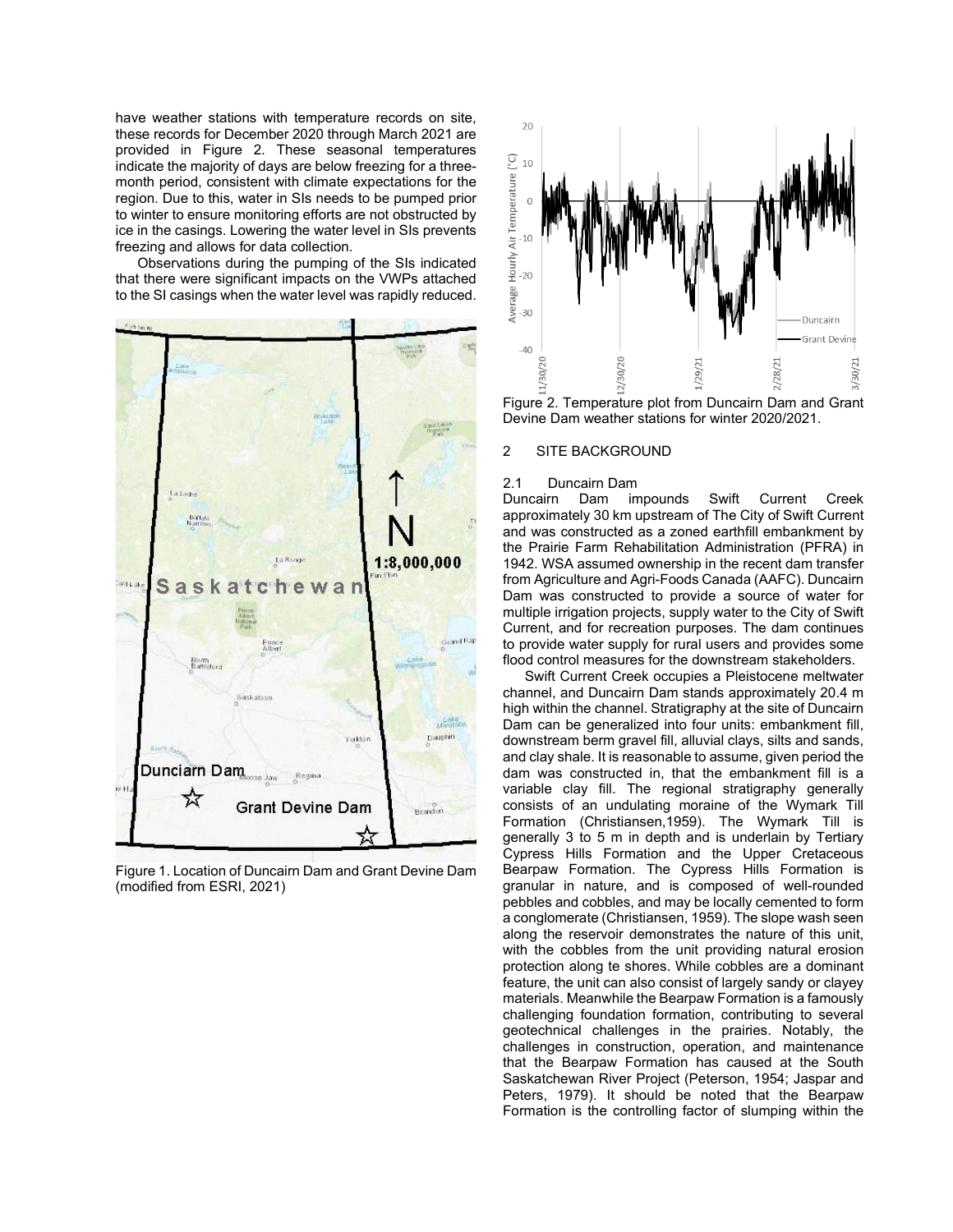Swift Current Creek area, particularly in areas where the creek has down-cut into the formation (Christiansen, 1959). Bearpaw shale, similar to other shales found on the prairies, is a low permeability unit with hydraulic conductivities on the order of  $10^{-11}$  to  $10^{-13}$  m/s (Peterson, 1954).

The instruments used in this study are shown in Figure 3.



Figure 3. Duncairn Dam layout and instrument locations (modified from Google Earth, 2021).

#### *2.2 Grant Devine Dam*

Grant Devine Dam impounds Moose Mountain Creek to form the Grant Devine Reservoir approximately 4 km East of the Town of Alameda. The 42 m high zoned earthfill embankment was constructed between 1991 and 1995 by the Souris Basin Development Authority and is now owned and operated by WSA. Grant Devine Dam provides flood protection, local drinking water, recreation, and is a source of irrigation during drought years. Features included in the embankment include a chimney drain, downstream drainage blanket, six relief wells installed in bedrock along the downstream berm which was added to the embankment due to displacements encountered during construction.

Moose Mountain Creek is located along the north eastern edge of the Weyburn Plain, separating the plain from Moose Mountain and the Missouri Coteau (Christiansen, 1956). Moose Mountain Creek occupies the meltwater channel that drained Glacial Lake Arcola during the last glaciation (Christiansen, 1956). Regionally, the melt water channel dominates the topography, while there are outwash plains within the channel and undulating morainal features otherwise present. The general site stratigraphy at Grant Devine Dam includes alluvial deposits, glacial till, and Ravenscrag Formation bedrock. The alluvial deposits are noted as silt and silty gravel. It was high porewater pressures within the till and shale units that caused large displacements during construction. Dr. Karl Sauer noted a variety of tills within the vicinity of the dam including Battleford, Floral, and Warman Formations (nd).

Instrumentation at three boreholes at Grant Devine Dam were tested. The location of these test locations is provided in Figure 4.



Figure 4. Grant Devine Dam layout and instrument locations (modified from Google Earth, 2021).

# 3 LITERATURE REVIEW

#### 3.1 Piezometers

Standpipe, pneumatic, and Casagrande style piezometers have fallen by the wayside with the increasing popularity of vibrating wire piezometers (VWP) for monitoring pore water pressure in dams. Current data logging capabilities, with telemetry and the ability to collect a continuous data record have made VWPs appealing to most users despite the increased costs associated with the technologies. VWPs measure water pressure with a diaphragm attached to a vibrating wire sensor.

Piezometers have long been a tool employed for field measurements of porewater pressures, with beginnings in the 1940's and 1950's (Cooling, 1951; Penman, 1956). Terzaghi defined effective stress in the 1930's, and it is without a doubt that porewater pressure plays a significant role in the stability of slopes (Terzaghi et al. 1996; Terzaghi, 1936). It is believed that diaphragm style field piezometer apparatuses were developed and employed in the United Kingdom and the United States of America during the construction of several dams in the middle of the 20<sup>th</sup> century with development driven by Building Research Station and United States Bureau of Reclamation (USBR) respectively (Cooling, 1951; Penman, 1956). Prior to this the technology was limited to open standpipe (Casagrande) style piezometers, or wells drilled, excavated, or bored for the observation of groundwater. Diaphragm type piezometers also had the benefit of rapid response to porewater pressure changes within clays (Penman, 1961), and the option to install multiple monitoring points within one borehole.

#### 3.2 Fully Grouted Installation Method

The fully grouted installation method (FGM) is an alternative to conventional sand pack installations. Installing VWPs with the sand pack method requires significant skill as there is risk that sand or bentonite pellets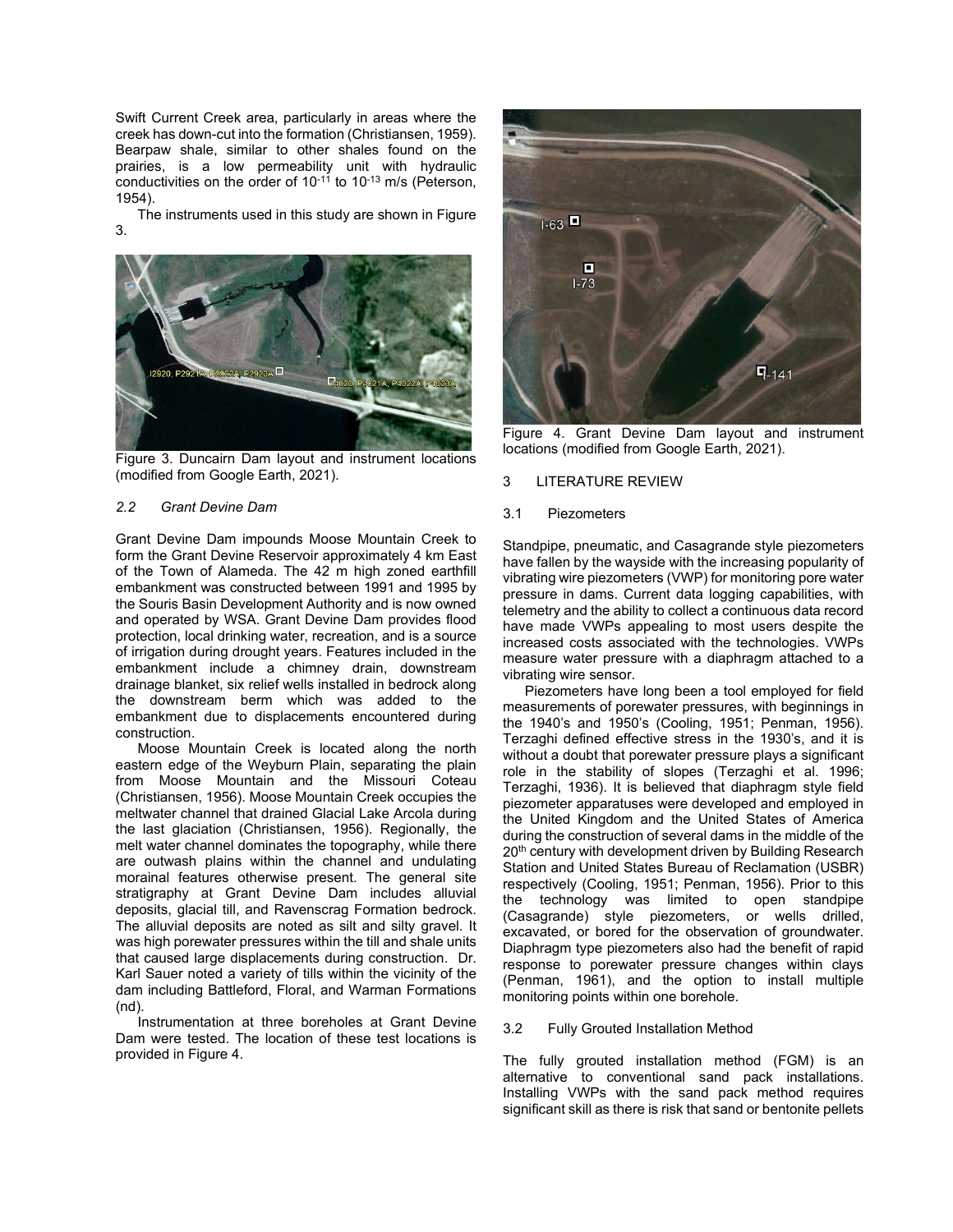will bridge or cave in the installation (McKenna, 1995). This challenge is eliminated by the FGM, along with providing and opportunity to install in deep or non-vertical boreholes.

Use of grout for the installation of diaphragm piezometers gained support as early as 1969 with Vaughan's paper. Despite this early support, and the benefits that FGM provides, the sand pack method was the preferred approach of most practitioners into the 21<sup>st</sup> Century (Mikkelsen, 2002; Yungwirth et al. 2013). A major driver of the adoption of the FGM may be attributed to McKenna's 1995 paper on such installations in the oilsands.

Despite recent widespread adoption of the FGM there is no ASTM standard method for its use and the reliability of measurements from fully grouted piezometers are still questioned (Marefat et al., 2019). Several potential sources of error were identified by Smerdon et al. (2014) including:

- Leakage or short-circuiting through preferential pathways within the grout;
- High contrast in hydraulic properties between the formations and grout; and,
- Degradation of the grout due to thermal or chemical effects.
- 3.3 Grout and Hydraulic Conductivity

Grout is a key element in the FGM and ensuring it can achieve the expected performance is necessary in successful installations. One challenge that the FGM faces, is that in some geologic settings, a grout mix that has a lower permeability than all formations is not possible, particularly in the clay rich tills and shales found on the Prairies. The high volumes of bentonite required to achieve low permeability grout also cause the grout to become viscous, difficult to pump, and unable to flow easily around obstructions. Prior to utilizing the FGM it should be confirmed that the following two conditions can be met:

- The grout is less permeable than the least permeable formation (Vaughan, 1969; McKenna, 1995); and,
- The grout is no more than three orders of magnitude greater than the permeability of the surrounding ground (Contreras et al., 2008).

While these two conditions are theoretically possible, it is often limited by practical application. Vaughan proposed in 1973 that the maximum permeability of a cementbentonite grout mix that was able to be pumped was in the order of 5e<sup>-8</sup> m/s.

# 4 METHODOLOGY

A field investigation was carried out by pumping water out of the SIs, and monitoring VWPs in response to the pumping. The following general steps were taken at each borehole:

- Interval of VWP data logging was decreased (15 to 60 seconds);
- Water level within the SI casing was measured using a water level tape;
- Pump was lowered into the SI and turned on once lowered;
- Pumping until the water level was lowered to the level of the pump (approximately 30 m);
- The pump was removed;
- Water levels in the SIs were monitored for a period of one to three hours using a water level tape; and,
- Data was collected from VWPs and intervals reset to normal monitoring schedule.

A schematic of the testing set up can be found in Figure 5. A submersible proactive pump powered by a battery and connected to half inch tubing was used to rapidly remove the water from the upper ~30m of SI casing.



Figure 5. Field testing setup (Nixon, 2021).

Field testing was carried out at Duncairn Dam on August 14, 2019 and Grant Devine Dam on October 8, 2019. Established instrumentation at both sites was selected to ensure an extended record of piezometric data for each instrument was available, grout was set and fully saturated, and pore pressure changes induced by drilling had dissipated. Two boreholes at Duncairn Dam were identified as having VWPs attached to SI, and three boreholes at Grant Devine Dam with a similar configuration.

## 5 OBSERVATIONS

Pumping was carried out at five installation locations, all of which illustrated minimal rebound in water levels following the conclusion of pumping. SI I-141 experienced the only significant recharge over the test period with approximately 4.3 m. This recharge indicates there is a direct path for water entry into this SI. A summary of the instruments and the observed water levels in SI casings are provided in Table 1.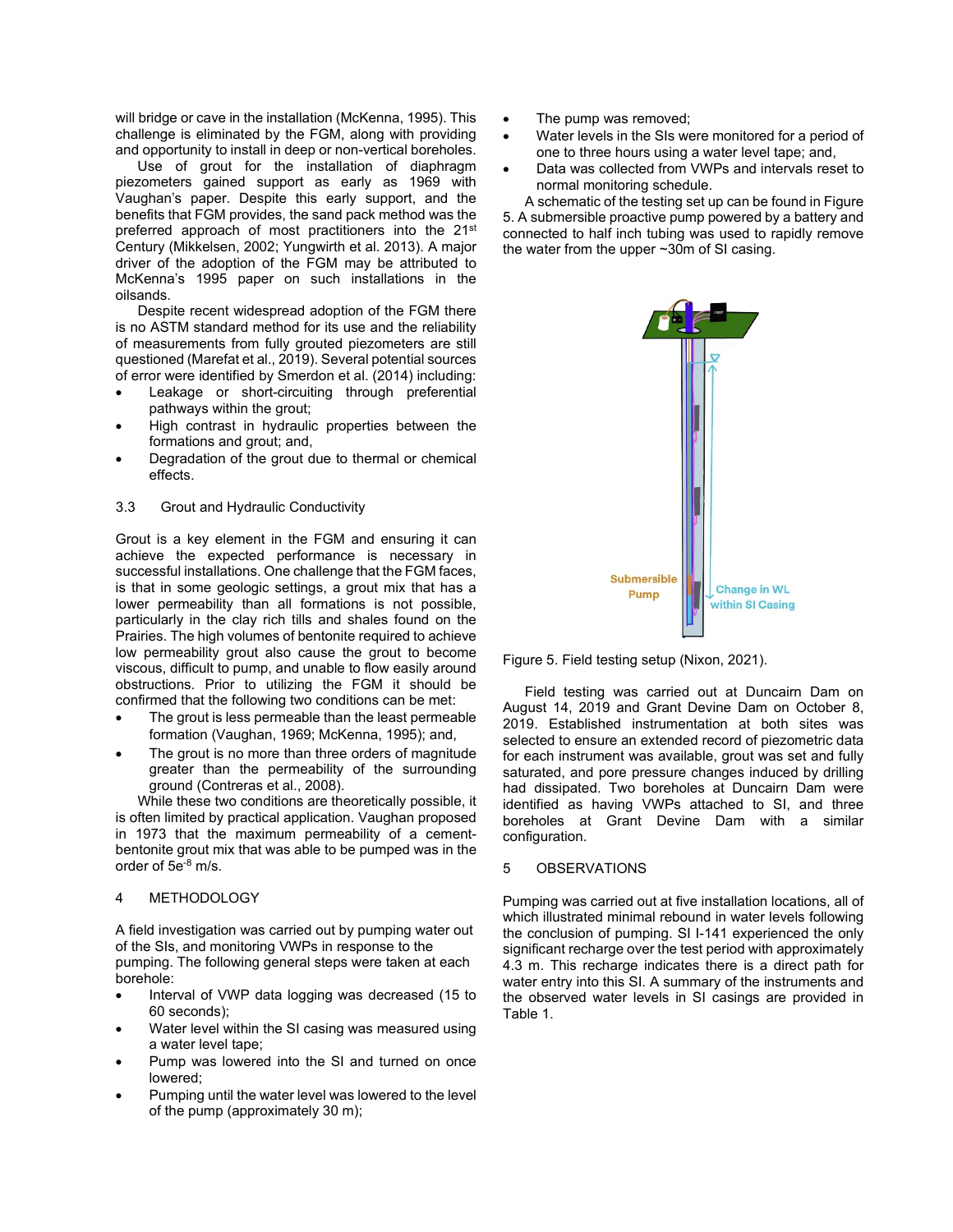Table 1. Instrumentation Summary

| Dam<br>Inclinometer              | <b>VWP</b> | Tip<br>Depth<br>(mbgs) | Depth<br>to<br>Water in<br>SI Before<br>(m) | Depth<br>to<br>Water<br>in<br>SI<br>After<br>(m) |
|----------------------------------|------------|------------------------|---------------------------------------------|--------------------------------------------------|
| Duncairn<br>12920                | P2921A     | 26.52                  | 3.970                                       | 31.143                                           |
|                                  | P2922A     | 12.19                  |                                             |                                                  |
|                                  | P2923A     | 8.23                   |                                             |                                                  |
| Duncairn<br>14020                | P4021A     | 22.25                  | 1.045                                       | 31.135                                           |
|                                  | P4022A     | 10.06                  |                                             |                                                  |
|                                  | P4023A     | 4.57                   |                                             |                                                  |
| <b>Grant Devine</b><br>$1 - 141$ | $V-1403$   | 49.08                  | 0.770                                       | 16.990                                           |
|                                  | $V-1402$   | 26.25                  |                                             |                                                  |
|                                  | $V-1401$   | 16.25                  |                                             |                                                  |
| <b>Grant Devine</b><br>$I - 73$  | V-704A     | 50                     | 8.580                                       | 27.020                                           |
|                                  | V-708A     | 41.1                   |                                             |                                                  |
|                                  | V-712A     | 33.2                   |                                             |                                                  |
|                                  | $V-714A$   | 18.6                   |                                             |                                                  |
| <b>Grant Devine</b><br>$I-63$    | V-610A     | 50                     | 8.25                                        | 27.175                                           |
|                                  | $V-611A$   | 46                     |                                             |                                                  |
|                                  | V-612A     | 33.8                   |                                             |                                                  |
|                                  | V-604A     | 18.3                   |                                             |                                                  |

Figures 6 to 10 show the responses to pumping that were observed in the VWPs attached to the SIs. For I2920A, only the lower piezometer demonstrated a response to the pumping, with a drawdown of approximately 0.662 m observed, shown in Figure 6. The piezometer, P2921A, that demonstrated a response is installed in the Bearpaw Shale formation at Duncairn Dam. It is possible the other two VWPs did not demonstrate a response due to the water column within the SI casing being only 3 to 7 m above their installation locations.



Figure 6. I2920 Vibrating Wire Piezometer Responses to Pumping of the SI Casing

Figure 7 illustrates the response at I4020 and the associated VWPs. Again, at this installation only the VWP within the shale stratigraphic unit, and deepest installation, demonstrated a response to the pumping of the SI casing. It should be noted that the fluid discharged from this casing was cloudy and appeared laden with grout. It is possible that the grout in this installation was not set properly, or that the grout that was observed was a remnant from the time of installation.



Figure 7. I4020 Vibrating Wire Piezometer Responses to Pumping of the SI Casing

The three boreholes that were included in this investigation at Grant Devine Dam demonstrated responses in VWPs throughout the depth of the borehole, as compared to those at Duncairn where only the deepest VWPs demonstrated a response to the pumping. Figure 8 illustrates that all three VWPs installed on I-141 responded to pumping. This instrument was also the only SI casing that had any significant recharge observed. The deepest piezometer, V-1403, demonstrated the greatest response with 1.824 m of drawdown. V-1403 is installed in a sandstone unit.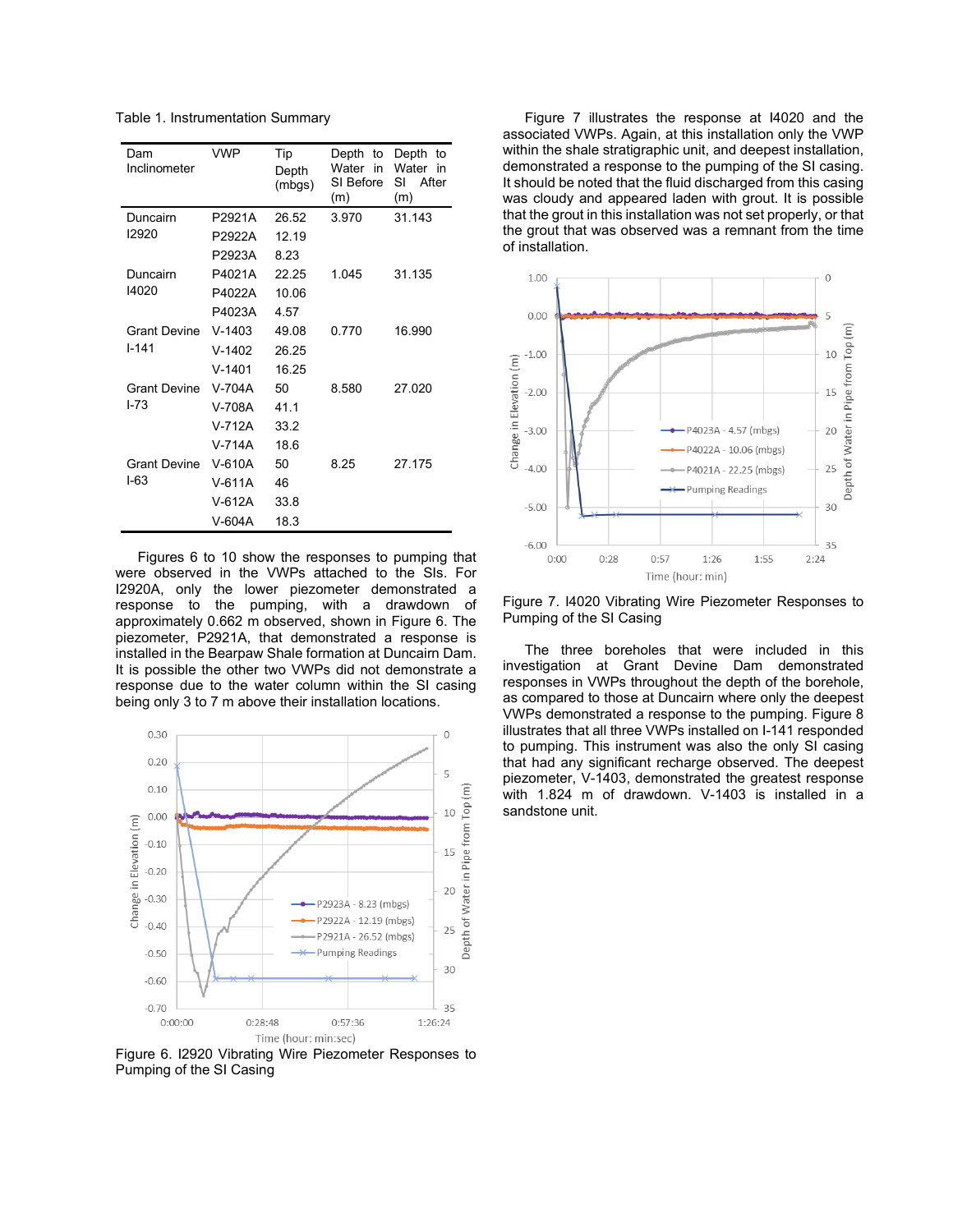

Figure 8. I-141 Vibrating Wire Piezometer Responses to Pumping of the SI Casing

In Figure 9, it is shown that all VWPs installed on I-73 demonstrate a response to the pumping. However, it should be noted that in the uppermost installation, V-714A, the response to pumping is largely noise like response during pumping. This response may indicate that it is not hydraulically connected like the other VWPs, but rather was responding to vibrations caused during pumping. I-73 and I-63, shown in Figure 10 both demonstrate a slower rebound response following the conclusion of pumping. Again, the maximum drawdown for I-73 was observed in V-704A, the deepest VWP installed in shale with a drawdown of 2.72 m observed.



Figure 9. I-73 Vibrating Wire Piezometer Responses to Pumping of the SI Casing

The testing observations for I-63 are shown in Figure 10. These observations once again demonstrate that all VWPs responded to the removal of water from the SI casing. Contrary to the other boreholes involved in the

testing, V-612A installed in till, demonstrated the greatest magnitude of response with 1.498 m. This is unique in that it was not the deepest installation within the borehole.



Figure 10. I-63 Vibrating Wire Piezometer Responses to Pumping of the SI Casing

Overall, it is apparent that VWPs installed on the outside of SI casings using the FGM are impacted by the removal of water from the SI. The majority of the tests also indicated that there is some correlation between depth of the VWP and the magnitude of drawdown in the VWP measurements observed. Figure 11 illustrates these increasing drawdown observations with increasing depth trend, with one outlier. This outlier, P4021A, also was the VWP that indicated the greatest magnitude of drawdown during testing. It is possible that this outlying value has been caused from improperly set grout, as the discharge from the pumping of this borehole appeared installation did not have properly set grout, as observed from the discharge during pumping. In removing the outlying value it is observed that there is an increasing drawdown observed with increasing depth of VWP following the removal of the water column within the SI casing, as shown in Figure 12.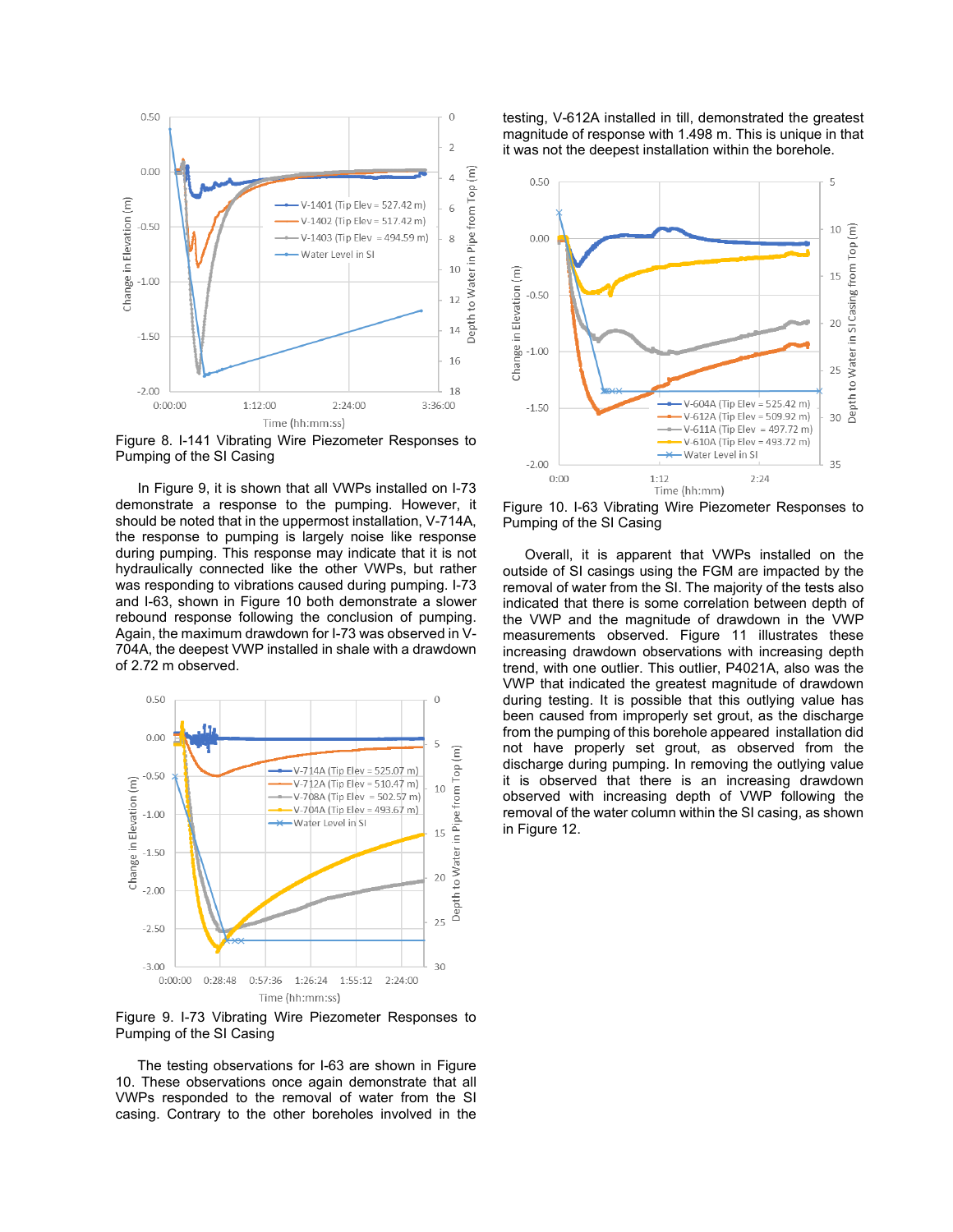

Figure 11. Tip Depth versus Maximum Observed Drawdown



Figure 12. Tip Depth versus Maximum Observed Drawdown Excluding Outlier

Comparison of the drawdown and VWP tip depth indicate that VWPs that were less than 15 m below ground surface demonstrated a negligible response to the pumping. It is possible that this increasing drawdown with depth indicates the condition of SI joints below 15 m are in poorer condition leading to leakage and hydraulic connection, or that the responses are influenced by a change in the radial pressure exerted by the water column on the SI casing.

#### 6 CONCLUSIONS

This paper provides a clear indication that VWPs installed on SI casing demonstrate a hydraulic connection to the water pressure within the SI casing. For WSA, and other owners who monitor instrumentation year-round and complete pumping of the SI casing to do so, this provides evidence that pumping of the SI leads to a response in VWP measurements. It is however, promising to note that most VWP measurements rebounded within a couple of hours and therefore impacts of removing water from the casing may be time-limited. Records of pumping for winter access should be created, and VWP readings taken near the pumping time should be considered invalid. This paper also questions the viability of the FGM and indicates the need for clear industry installation standards to be developed. Overall, the use of the fully grouted installation method and the installation of VWPs on the outside of SI casing appears to create erroneous conditions for the measurements taken by VWPs in such installations. Recommendations for future work include:

- Conduct field testing on dual VWP/SI installations with multiple piezometers within the same stratigraphic unit;
- Simulate the relaxation of the SI casing with the removal of the water column using a numerical model; and,
- Simulate leakage from SI casing joints within a numerical model.

This study has indicated that the pumping of SI casings in preparation for winter does impact VWP readings. As pumping the SI casings is required to ensure access to the SIs for winter monitoring, WSA will continue the practice but begin keeping record of the pumping. These records will be used to ensure any VWP readings during the impacted day are marked invalid. While this will be carried out for instrumentation already installed together, WSA will discontinue the practice of installing VWPs on SI casing going forward. A separate, adjacent, borehole will be utilized where both instruments are required. As a final result of this study, WSA will be working towards the creation of an internal standard for SI and VWP installations, including grouting recommendations. To do so, WSA will be conducting a grout study that includes local supplies to reduce variables.

#### 7 ACKNOWLEDGEMENTS

The authors wish to acknowledge Water Security Agency for their cooperation and data support for this study. Results of this study were also submitted in partial fulfillment of the Master of Engineering degree at the University of Saskatchewan for the first author (Nixon, 2021).

#### 8 REFERENCES

- Christiansen, E.A. 1956. Glacial geology of the Moose Mountain Area, Saskatchewan. Department of Mineral Resources, Government of Saskatchewan. Report 21, 1956.
- Christiansen, E.A. 1959. Department of Mineral Resources – Glacial Geology of the Swift Current Area. Province of Saskatchewan. Report No. 32.
- Cooling, L.F. 1951 The influence of pore-water on soil behaviour. Chemistry and Industry. 10: 892-898.
- Contreras, I., Grosser, A., & Ver Strate, R. 2008. The use of the fully-grouted method for piezometer installation; Part 1. Geotechnical News, 26(2), 30-33.